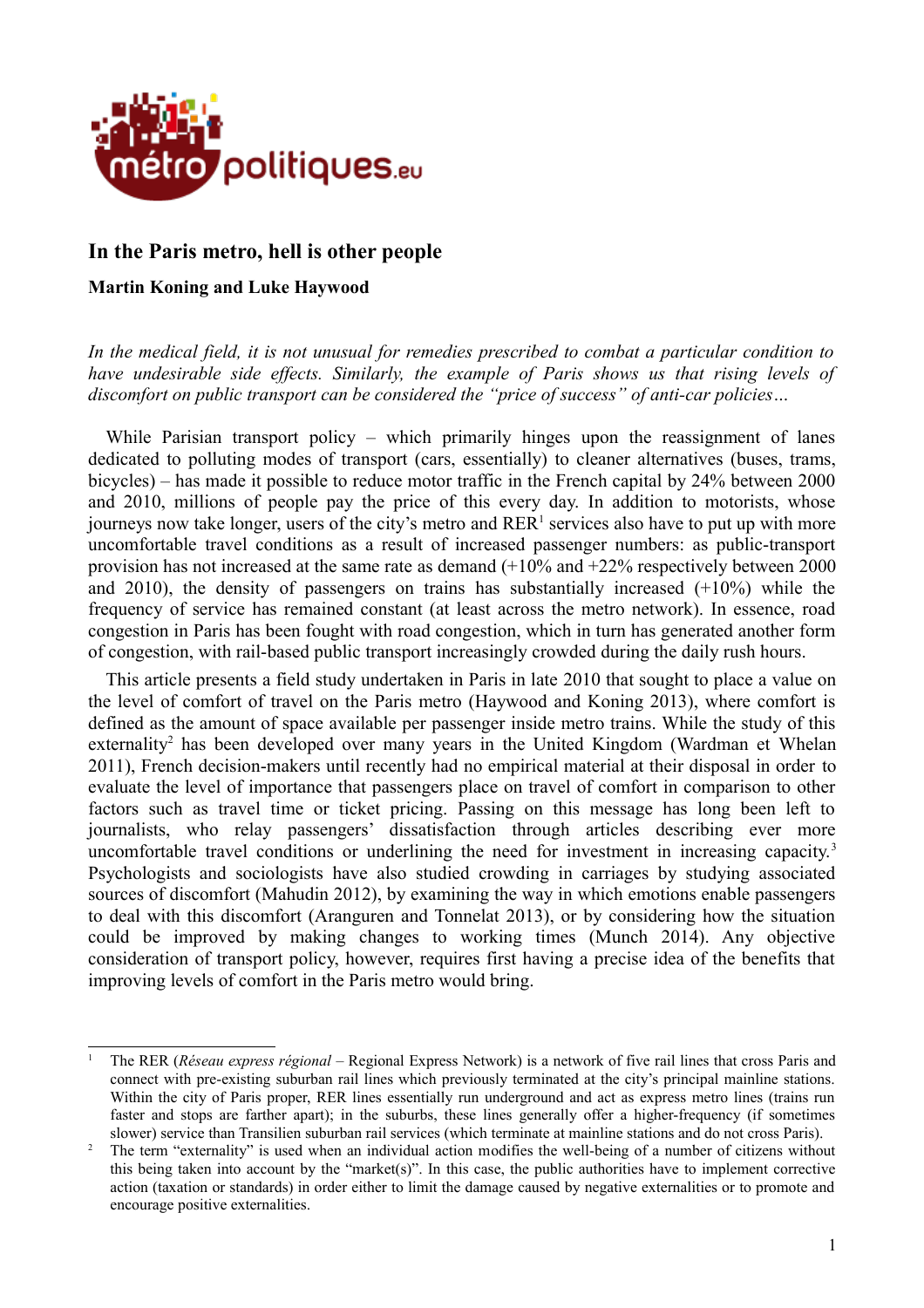## **Studying trade-offs between time and comfort**

The usual approach to assessing the level of comfort of a given journey is to ask individuals to choose between two travel options: the first is shorter but more uncomfortable; the second longer but more comfortable. Unlike studies in environmental economics, respondents are not offered the option of paying a monetary contribution in order to benefit from any contingent scenario (better air quality, cleaner beaches, etc.); here, time is the adjustment variable. This course of action has real benefits. For instance, economists often challenge the credibility of "declared preferences", as these often correspond to intentions rather than acts.<sup>[4](#page-1-1)</sup> Proposing time-based options therefore reduces the various biases inherent in this kind of exercise: passengers may lie when offered the possibility of paying more for their journey in exchange for less crowded metro trains, in the hope that others would pay the increased fare in their place (while they jump the gates and travel "clandestinely"). Furthermore, this type of time-based scenario is particularly realistic, as it is not uncommon to see passengers wait for the second or third train if the first is too crowded, or indeed to change their travel plans if they judge that their initial choice of route is too congested. Such cases are perfect examples of individuals sacrificing time in exchange for greater comfort. In view of this kind of trade-off, it is therefore reasonable to assume that passengers' responses are credible.

Our study of the value accorded to comfort in the Paris metro (Haywood and Koning 2013) focused on lines 1 and 4, two of the busiest lines on the metro network, which cross Paris from east to west and north to south respectively. Between November 2010 and January 2011, almost 800 passengers were interviewed during the morning and evening rush hours (7.30–10.00 a.m. and 5.00–7.30 p.m.), directly on the platforms of 11 stations. The questionnaire was intentionally short, so that passengers could reply while waiting for their train. Those who did not mind waiting for the second train could also respond to a second survey containing questions on more qualitative aspects.<sup>[5](#page-1-2)</sup> In order to measure the level of comfort experienced by passengers, as well as travel times, these interviews were complemented by passenger counts and timing observations, carried out directly in metro trains, in January and February 2011.

Like British studies on this subject, a visual aid representing seven different passenger density levels in carriages was shown to respondents (Figure 1), who would indicate the level of comfort they anticipated experiencing once they got on the train after the interview. On average, respondents imagined that they would be faced with a density of three passengers per square metre (Scenario 5 in Figure 1). This evaluation was correlated with the objective comfort level (obtained via in-train passenger counts), as well as with respondents' income level (positive correlation), with whether the line in question was line 1 (positive correlation), and with whether the interview took place in the evening (positive correlation). From this "reference point", respondents were asked whether they would accept a journey time that was a (randomly chosen) number of minutes longer in exchange for an (also randomly chosen) improvement in comfort level.

<span id="page-1-0"></span><sup>3</sup> See in particular the blog "L'interconnexion n'est plus assurée" (named in reference to the announcement heard on the RER network when one of the two companies – RATP and SNCF – that jointly run the two busiest lines experiences operational difficulties leading to delays/cancellations on certain branches), on the website of *Le Monde* (in French): [http://transports.blog.lemonde.fr.](http://transports.blog.lemonde.fr/)

<span id="page-1-1"></span><sup>4</sup> In order to highlight externalities, economists generally prefer to study "revealed preferences" via individuals' behaviour (e.g. purchasing a mask to protect against air pollution).

<span id="page-1-2"></span><sup>&</sup>lt;sup>5</sup> The number of respondents for the first (quantitative) questionnaire (see below) was 688, over 30% of whom also chose to answer the second questionnaire.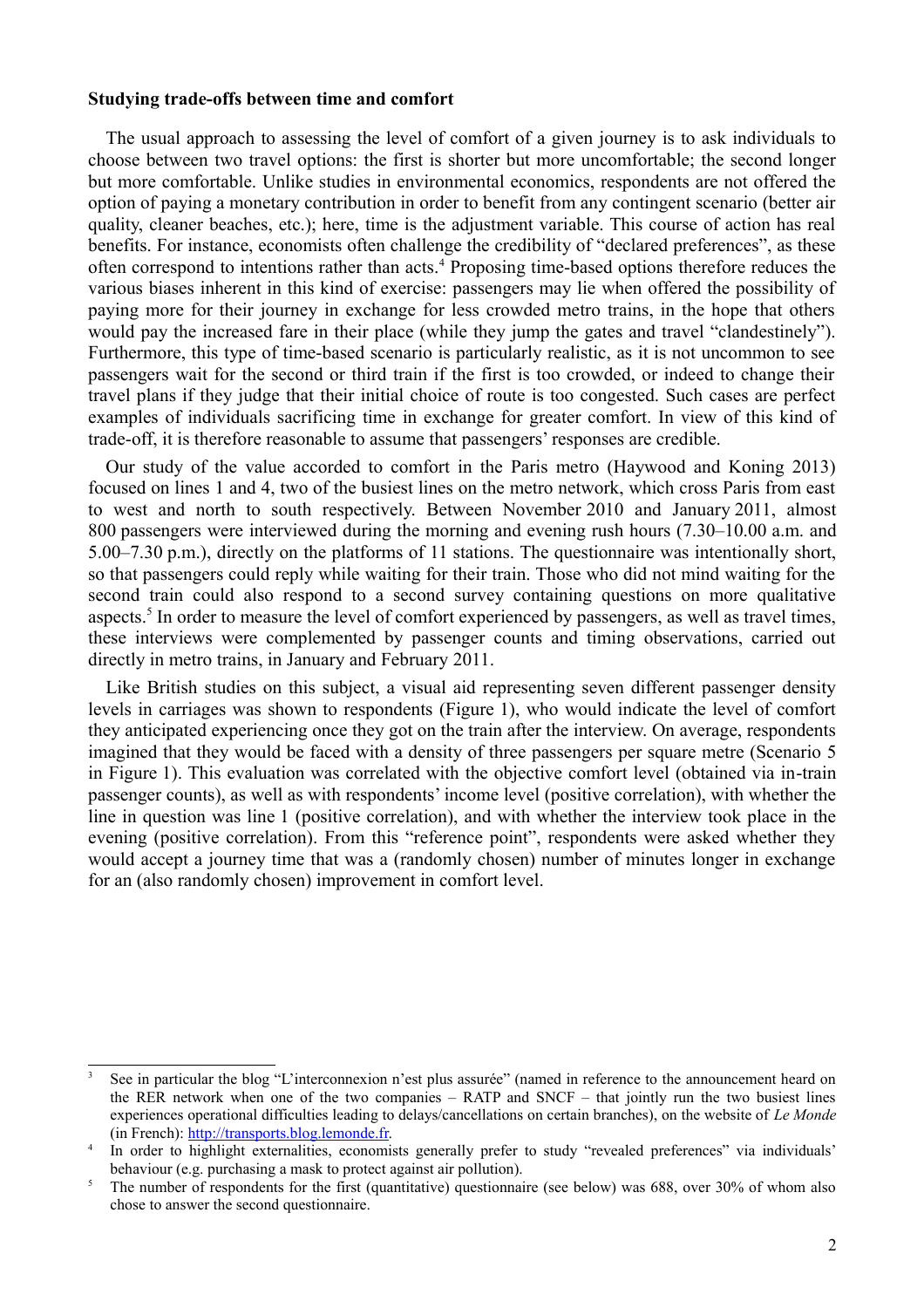## **Figure 1. Visual aid used during the survey**



## **Uncomfortable journeys make long travel times even more unbearable**

The trade-off proposed to respondents was, on average, a 60% reduction in passenger density in their carriage in exchange for a journey that took 9 minutes longer, which corresponds to the average amount of time spent travelling on lines 1 and 4. Almost 42% of respondents accepted these hypothetical scenarios, thus illustrating the importance that passengers attach to a more comfortable journey,<sup>[6](#page-2-0)</sup> with higher positive response rates for interviews conducted on line 1 (49%) and in the evening (45%).

These responses enabled us to assess the level of discomfort generated by an additional minute of travel time, for each of the seven passenger density levels shown in Figure 1. As expected, this "marginal" minute is especially penalising for users when it is spent in uncomfortable situations. Our estimates also show that, for a given level of comfort, those passengers interviewed during the morning rush hour more often refused to trade time for greater comfort, probably owing to constraints linked to their time of arrival at their final destination (typically the workplace).

<span id="page-2-0"></span><sup>6</sup> It can therefore be shown that individuals were, on average, prepared to make a journey that took 3.8 minutes  $(= 0.42 \times 9)$  longer in order to benefit from the hypothetical increase in comfort.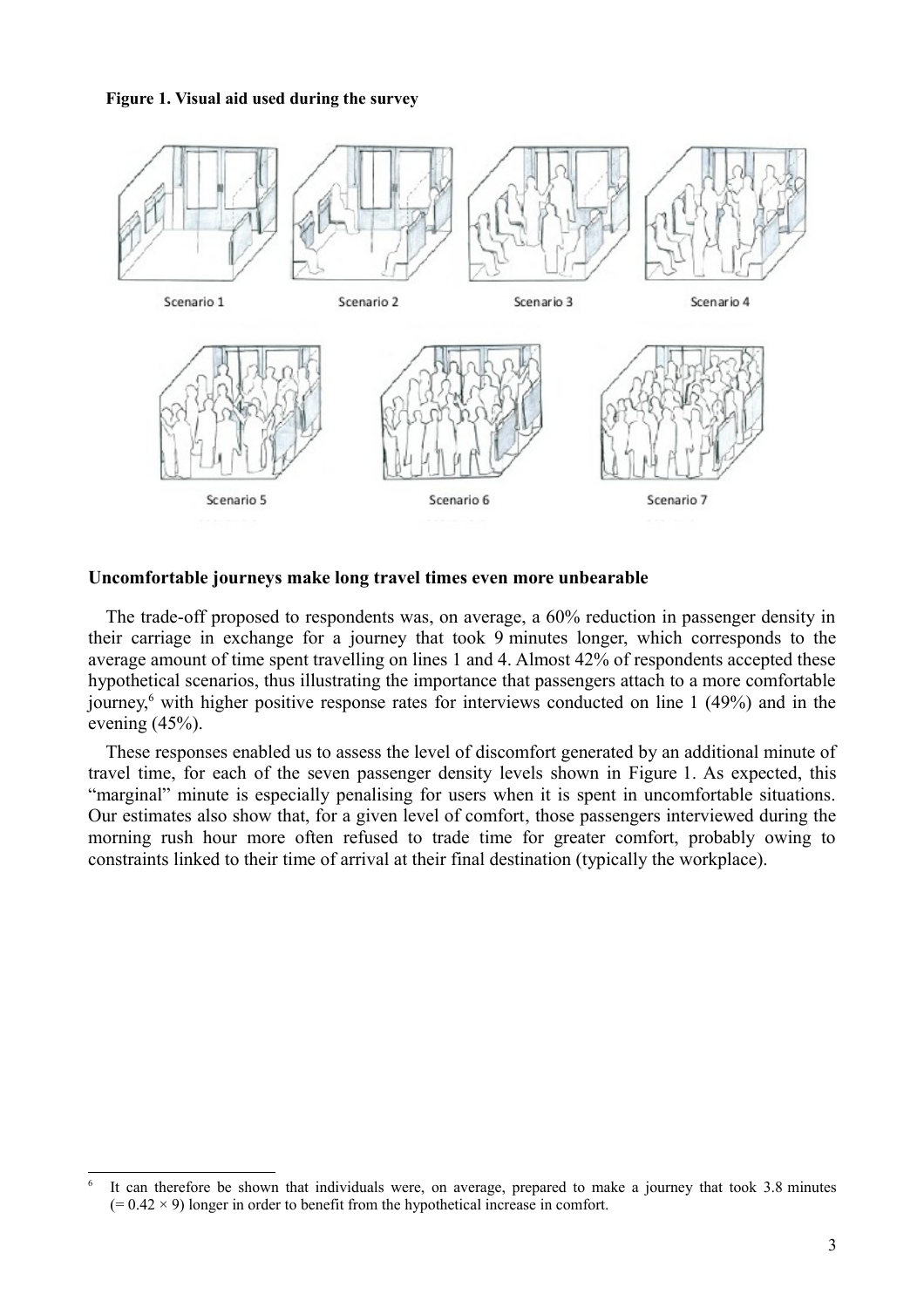**Figure 2. Relationship between the coefficient of inconvenience and passenger density**



These results can be used to establish a "trade-off rate" between uncomfortable and comfortable travel time. To do this, we must first choose a reference comfort level (Scenario 2 in Figure 1, with a density of approximately 1 passenger per square metre) and use this as a benchmark for comparing levels of time-related inconvenience with levels of inconvenience for other travel conditions. As Figure 2 shows, the trade-off rate (or "coefficient of inconvenience") increases with the level of discomfort. In the most extreme situations, passengers would be prepared to accept 1.6 minutes of journey time travelling in comfort (seated, at a density of 1 passenger per square metre) in order to avoid 1 minute of travelling in highly uncomfortable conditions (6 passengers per square metre).

If we consider the average comfort level, as perceived by passengers at peak times (3 passengers per square metre), the coefficient of inconvenience stands at 1.34. If travel time were to be quantified in monetary terms, the time spent in more uncomfortable metro trains could therefore be said to be more costly (by 34% on average). Using a value of  $\epsilon$ 12 per hour (corresponding more or less to the median hourly wage in France), the cost of greater comfort therefore amounts to an extra €4 per hour. Consequently, a 15-minute metro journey in the rush hour would "cost" a passenger almost  $64$ , once the monetary value of this time and various subsidies were taken into consideration – and, of this sum,  $\epsilon$ 1 is due to passenger overcrowding in metro carriages.

## **Changing the way transport policies are evaluated**

We can now illustrate the advantages associated with an accurate assessment of travel comfort in analysing transport policies. One tool traditionally used by economists to estimate the social return on investment is the cost–benefit analysis. As its name suggests, this consists of comparing, in monetary terms, the advantages and disadvantages of a given course of action.

The automation of line 1, operational since December 2012, can be used as a case study (Haywood and Koning 2013). The investments made (totalling some  $\epsilon$ 630 million) have resulted in increases in the speed and frequency of metro trains, consequently leading to an increase in comfort for passengers, all other things being equal. While the reduction in waiting time on the platform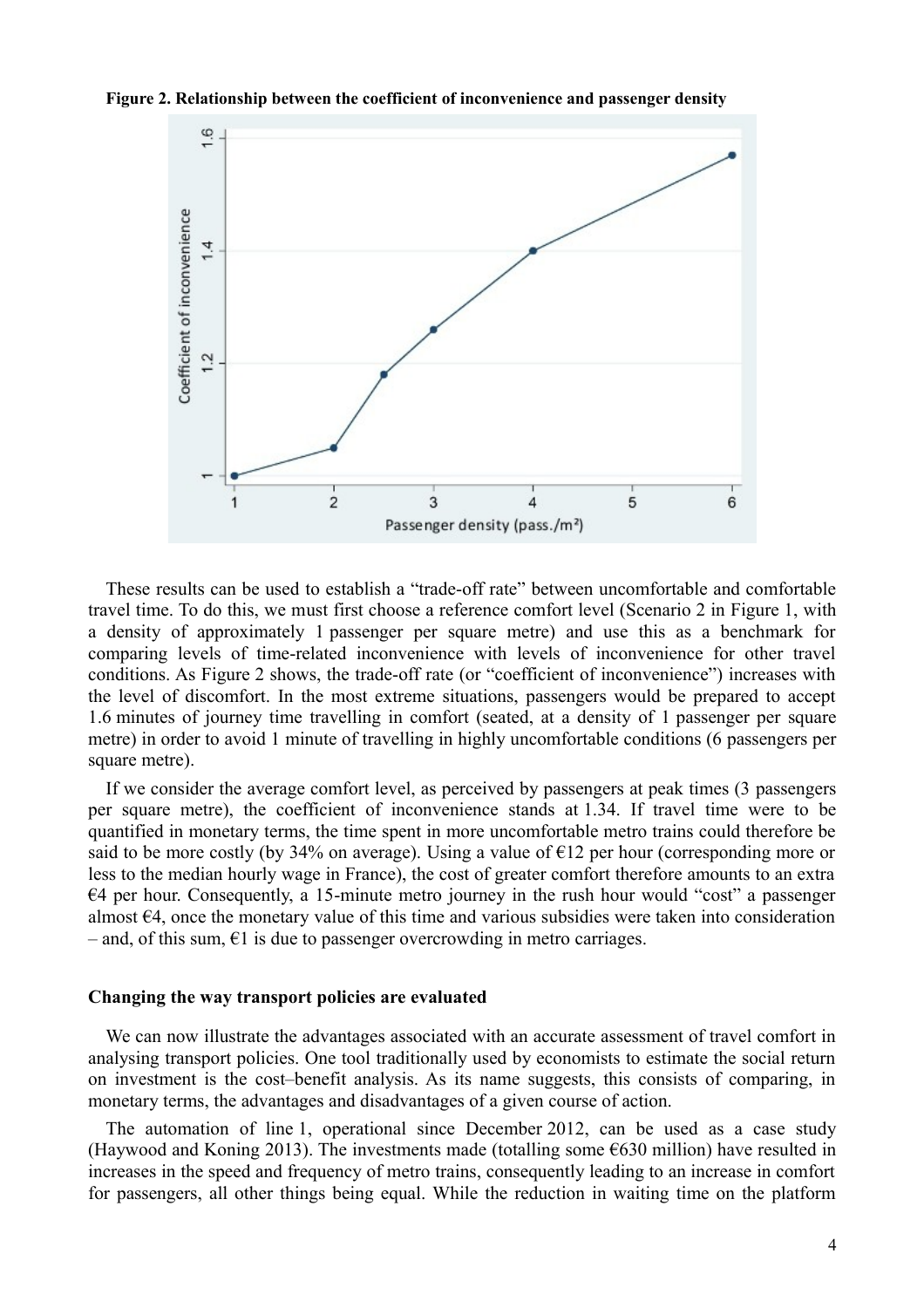during the rush hours corresponds to a gain of  $66.5$  million per year for users, the increase in speed and comfort (inside the metro trains) at these times of day is equivalent to an annual gain of  $E$ 71 million, 40% of which is attributable to a lower passenger densities in the carriages. If we add to this the time gains for passengers travelling off-peak (equivalent to  $\epsilon$ 39 million) and compare all these benefits to the initial investment, it becomes clear that the policy of converting metro lines to driverless operation is more than justified.<sup>[7](#page-4-0)</sup>

Although current transport policy goes against this kind of measure, it would be possible to imagine a fare system for the Paris metro that sought to force passengers to "internalise" the marginal cost of the congestion they impose on other users, rather like the congestion pricing measures implemented in London and Stockholm for road traffic. On the basis of economic efficiency alone, this would mean that transport fares in Paris would have to be practically doubled (Haywood *et al.* 2013)… But ultimately, what credence can be given to these calculations? While the kinds of suggested fare increases we mention here should, of course, be tempered according to social considerations, it is interesting to note that the assessments of the value of comfort presented here for the Paris metro network were recently confirmed by a study commissioned by STIF (Syndicat des Transports d'Île-de-France), the transport organisation authority for the Paris region (Kroes *et al.* 2013). Despite some differences in the survey protocols used, this study also reveals a certain consistency in passengers' preferences with regard to comfort. It is therefore to be hoped that the public decision-makers take action and (rapidly) implement policies that are more in touch with the daily experiences of millions of users.

## **Bibliography**

- Aranguren, M. and Tonnelat, S. 2013. "Comment supporte-t-on les rames bondées ? Le rôle des émotions dans le métro parisien", *Métropolitiques*, 14 October. URL: [www.metropolitiques.eu/Comment-supporte-t-on-les-rames.html,](http://www.metropolitiques.eu/Comment-supporte-t-on-les-rames.html) accessed 14 January 2015. Also available in English: "Coping with crowdedness in mass transportation. The role of emotions in the Paris metro", *Metropolitics*, 26 February 2014. URL: [www.metropolitiques.eu/Coping-with-crowdedness-in-mass.html,](http://www.metropolitiques.eu/Coping-with-crowdedness-in-mass.html) accessed 14 January 2015.
- Haywood, L. and Koning, M. 2013. "Estimating Crowding Costs in Public Transport", *Discussion Papers of DIW Berlin*, no. 1293, Berlin: Deutsches Institut für Wirtschaftsforschung (DIW).
- Haywood, L., Prud'homme, R. and Koning, M. 2013. "On the Economic Cost of Subway Congestion", working document, presented at the seminar titled "Économie publique, institutions et organisations" (EPIO) and held on 1 April 2014, organised by the Centre d'Économie de la Sorbonne (Université Paris-1 Panthéon-Sorbonne) and the École d'Économie de Paris.
- Kroes, E., Kouwenhoven, M., Debrincat, L. and Pauget, N. 2013. "On the Value of Crowding in Public Transport for Île-de-France", *International Transport Forum Discussion Paper*, no. 2013-18, September, Paris: Organisation for Economic Co-operation and Development (OECD).
- Mahudin, M. 2012. *Quality of rail passenger experience: the direct and spillover effects of crowding on individual well-being and organisational behaviour*, PhD thesis in Philosophy, University of Nottingham.
- Munch, E. 2014. "L'harmonisation des horaires de travail : en finir avec l'heure de pointe ?", *Métropolitiques*, 22 January 2014. URL: [www.metropolitiques.eu/L-harmonisation-des-horaires-](http://www.metropolitiques.eu/L-harmonisation-des-horaires-de.html)

<span id="page-4-0"></span><sup>7</sup> Some would argue that more comfortable journeys on metro line 1 attract passengers from other lines (RER line A in particular), leading to a deterioration in travel conditions on line 1. In this case, however, the gains in comfort for the users that switch to line 1 should also be taken into consideration, the final effect in all likelihood being no overall charge in terms of the almost linear relationship between the coefficient of inconvenience and passenger density (see Figure 2).